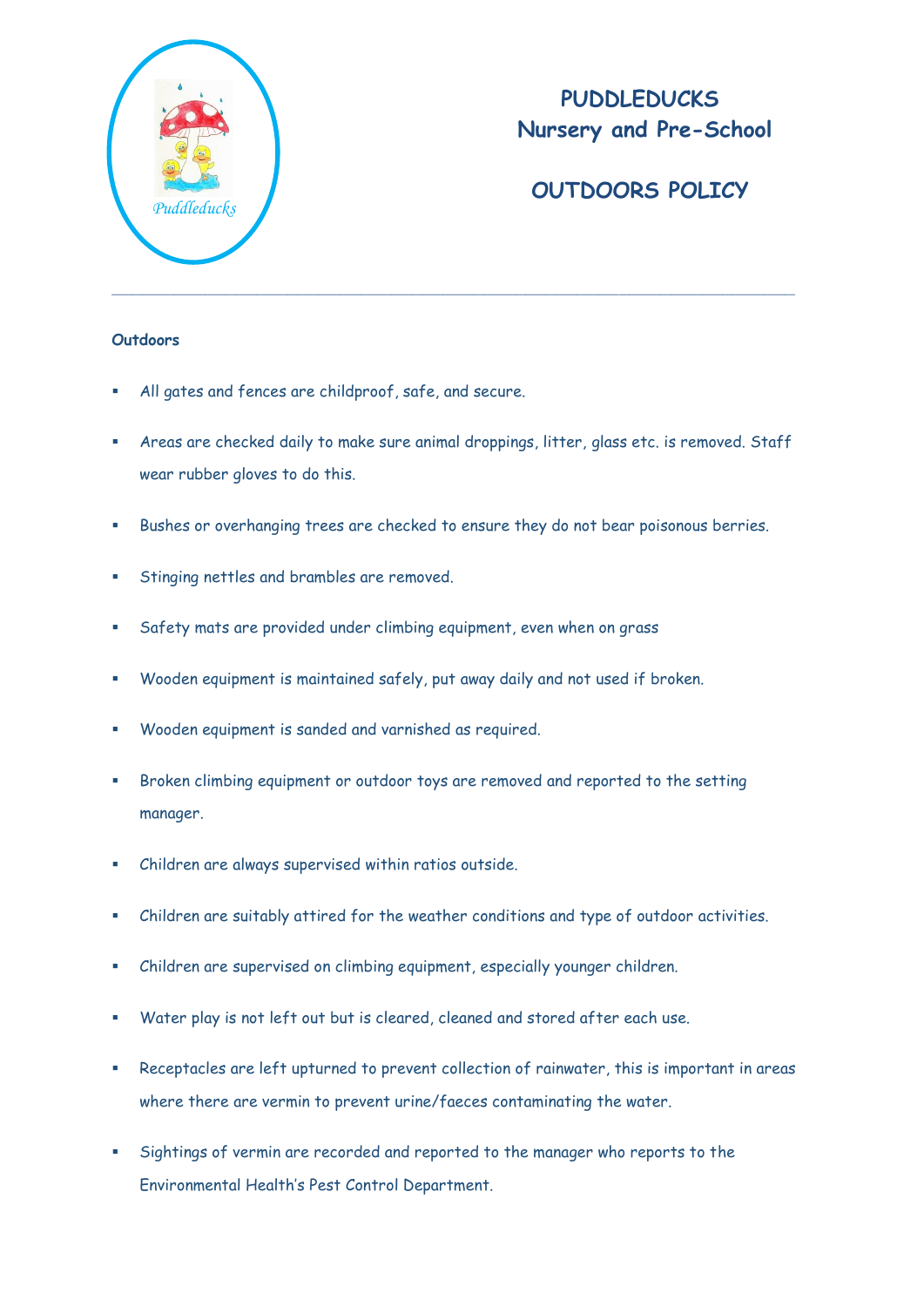- Outdoor areas that have flooded are not used until cleaned down and restored. Grassed areas are not played on for at least one week after the floodwater has gone.
- If paddling pools are used, a risk assessment is conducted, and consideration given to the needs of disabled children or those less ambulant.

#### **Sun Care**

Young children need special care when they are in the sun. They love playing outdoors, but they are not aware of how the sun can damage their skin. So as adults it is important that we take precautions for them.

The benefits children gain from playing in the sun are the absorption of vitamin D, improved physical and mental well-being and the learning potential the outdoor environment offers.

It is important therefore that children, especially young children, are given the protection they deserve. (Health Education Authority 1998)

### **Procedures**

- Staff to provide protective care for all children over the summer months (April September).
- Staff will encourage children to apply their own cream with help and support where required. Only visible body parts will be protected.
- Staff will apply protective cream to faces and neck.
- Staff to ensure all children wear hats, preferably legionnaire style hats, when playing outside during the hours 11am – 3pm. Outside play will be restricted to limited periods in extreme weather conditions.
- Children who have no adequate means of sun protection, such as a hat, long sleeves and trousers or sun cream, will not be able to play outdoors in un-shaded areas.
- We request all families provide sun cream factor 15+ for their child / children, clearly labelled, to be stored and used at the setting.